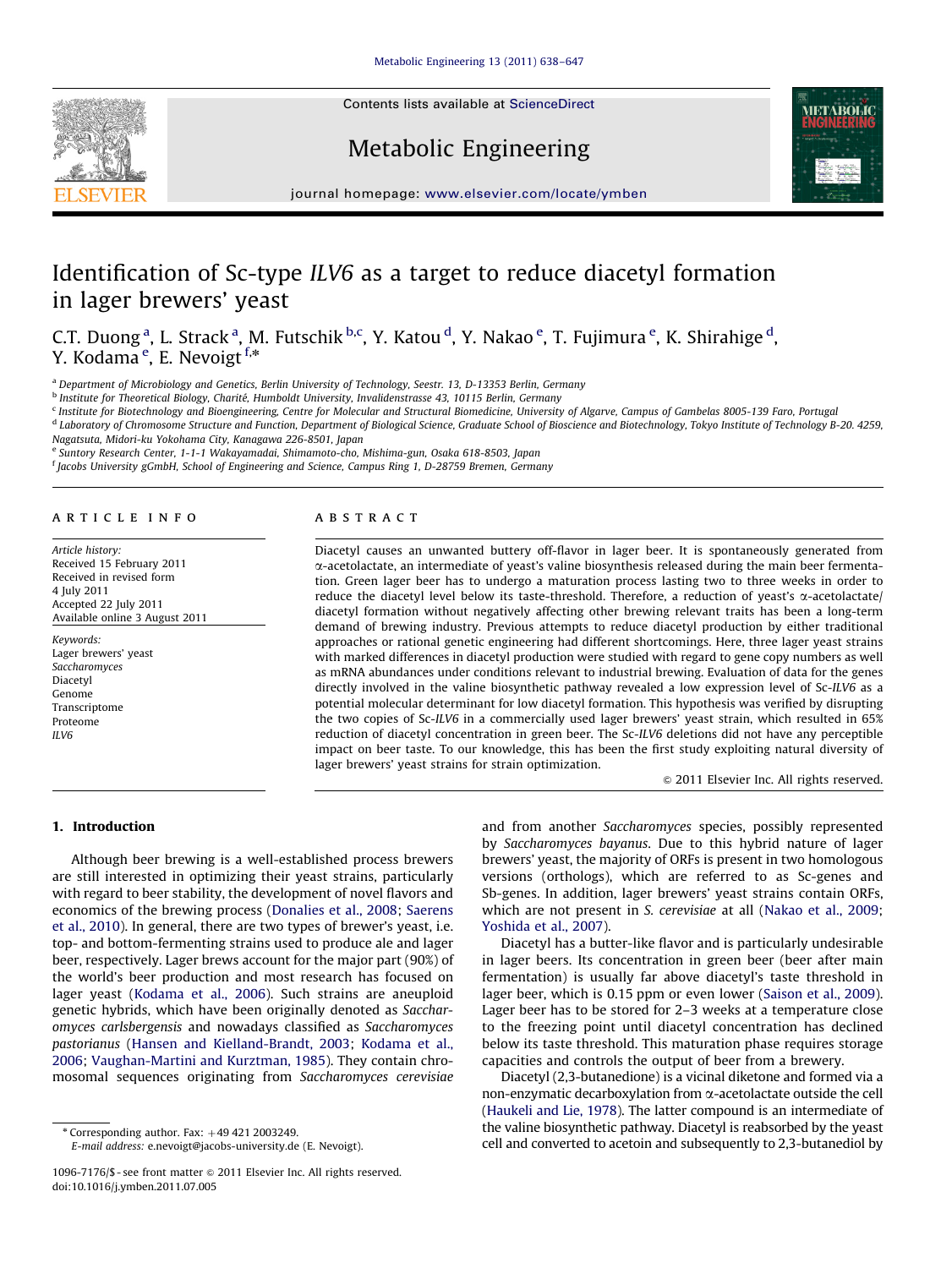<span id="page-1-0"></span>the action of 2,3-butanediol dehydrogenase and other not fully characterized ketoreductase(s) [\(Ehsani et al., 2009](#page-8-0); [Gonzalez et al.,](#page-8-0) [2000](#page-8-0)). Compared to diacetyl, 2,3-butanediol has a much higher taste threshold. The diacetyl concentration during the different stages of a brewing fermentation is the result of several superimposed processes, i.e. the regulation of valine uptake by available free amino nitrogen (FAN) present in wort, the feed-back inhibition of valine biosynthetic pathway by intracellular valine, the factors that influence the chemical conversion of  $\alpha$ -acetolactate into diacetyl and the enzymatic reduction of diacetyl into acetoin and 2,3-butanediol. In a usual beer fermentation with sufficient FAN, diacetyl forms a peak at about 48 h of fermentation when the rapid uptake of valine and other B-type amino acids begins ([Petersen](#page-9-0) [et al., 2004](#page-9-0)).

One approach to prevent the formation of diacetyl has been the addition of the enzyme  $\alpha$ -acetolactate decarboxylase (ALDC) to green beer. This enzyme catalyzes the direct conversion of a-acetolactate to acetoin, thereby preventing diacetyl formation. The addition of Enterobacter aerogenes ALDC to green beer led to a decrease in vicinal diketone levels below the taste-threshold after 24 h at 10 °C ([Godtfredsen et al., 1987\)](#page-8-0). Genes encoding  $ALDC$ from different bacteria, e.g. E. aerogenes, Klebsiella terrigena, Lactococcus lactis and Acetobacter aceti, were also expressed in yeast using either episomal plasmids or genomic integrations ([Blomqvist et al., 1991;](#page-8-0) [Fujii et al., 1990;](#page-8-0) [Goelling and Stahl, 1988;](#page-8-0) [Sone et al., 1988;](#page-9-0) [Sone et al., 1987](#page-9-0); [Yamano et al., 1994\)](#page-9-0).

As consumer acceptance for genetically modified brewers' yeast containing bacterial genes has been extremely low, other strategies to reduce diacetyl have focused on rationally engineering yeast's native valine biosynthetic pathway. One obvious target has been the formation of the precursor  $\alpha$ -acetolactate. Different attempts eliminating or reducing the activity of acetohydroxyacid synthase (AHAS, acetolactate synthase) have been published ([Gjermansen et al., 1988](#page-8-0); [Kiellandt-Brandt et al., 1990;](#page-9-0) [Liu et al.,](#page-9-0) [2004;](#page-9-0) [Vakeria et al., 1991;](#page-9-0) [Zhang et al., 2008\)](#page-9-0). A second approach has been an enhanced conversion of its precursor  $\alpha$ -acetolactate to valine. To this end, overexpression of ILV3 encoding dihydroxyacid reductase and/or ILV5 encoding reductoisomerase was performed [\(Goossens et al., 1993](#page-8-0), [1987](#page-8-0); [Mithieux and Weiss,](#page-9-0) [1995;](#page-9-0) [Omura, 2008](#page-9-0); [Villanueba et al., 1990\)](#page-9-0). For more detailed reviews regarding genetic approaches for diacetyl reduction in beer the reader is referred to [Donalies et al. \(2008\)](#page-8-0), [Nevoigt](#page-9-0) [\(2008\)](#page-9-0) and references cited therein.

Virtually all previous approaches to reduce diacetyl formation have been based on rational engineering. The knowledge concerning metabolic pathways, enzymes and their kinetics used to generate a rational engineering strategy originates for the most part from studies with S. cerevisiae (particularly from laboratory strains under laboratory conditions) and does not allow for the specific constraints resulting from industrial brewing conditions and strains. Due to these issues, results obtained in laboratory strains/conditions are often not transferable to industrial conditions. An attractive alternative to engineer industrially relevant traits is to start from an interesting phenotype possessed under industrial conditions, identify its molecular rationale and transfer it to the industrial host strain. This strategy referred to as inverse engineering [\(Bailey et al., 2002](#page-8-0)) requires phenotypic diversity. Here, we describe the analysis of three lager brewers' yeast strains with significant differences in diacetyl formation as well as the identification and verification of low Sc-ILV6 expression level as one reason for low diacetyl production.

## 2. Materials and methods

## 2.1. Microbial strains, media and growth conditions

The E. coli strain DH5 $\alpha^{TM}$  (Invitrogen Corp., Carlsbad) was used for amplification of plasmids. E. coli cultivation, transformation and plasmid isolation were carried out using standard techniques ([Sambrook et al., 1989\)](#page-9-0). Yeast strains used in this study are listed in Table 1. Apart from brewers' wort fermentations (see below), yeast was grown in Erlenmeyer flasks on a rotary shaker at 170 rpm in YEPD medium (1% yeast extract, 2% peptone and 2% glucose) at 30 $\degree$ C or on YEPD agar plates (YEPD medium plus 1.5% agar).

Based on available information about diacetyl production characteristics, the following three lager brewers' strains from the strain collection of the "Institut für Gärungsgewerbe Berlin" were chosen for our study: Sa-06165, Sa-06136 and Sa-06168 (Table 1). For simplicity, the strains were tagged with the codes MD (Medium Diacetyl), HD (High Diacetyl) and LD (Low Diacetyl) throughout the study. Strain MD is a commercially used production strain for lager beer brewing. Strain HD is a former production strain with slightly higher diacetyl production compared to strain MD. In fact, strain HD is the origin of strain MD; the latter was obtained by single cell isolation from a culture of strain HD. Therefore, high similarity between strains HD and MD was expected. Finally, strain LD is of unknown origin but was previously selected for a very low level of diacetyl production (J. Methner, personal communication).

## 2.2. Determination of cell density

During yeast cultivations in YEPD, cell density was recorded by measuring optical density using a spectrophotometer at 600 nm  $(OD<sub>600</sub>)$ . As brewers' wort contains particulate matter falsifying measurements of optical density, all cell densities in this medium were determined using a Thoma counting chamber.

#### 2.3. Brewers' wort fermentations

Typical Pilsener wort with an original gravity between 11.1 and  $11.5^{\circ}$ P was kindly provided by a German brewery or by the Chair of Brewing Science of Berlin University of technology. Different batches of wort were used throughout the study. For

Table 1

Yeast strains used in this study.

| Strain                                     | Code                    | Genotype                                                                            | Source or reference                                             |
|--------------------------------------------|-------------------------|-------------------------------------------------------------------------------------|-----------------------------------------------------------------|
| Sa-06136                                   | HD                      | Lager brewers' yeast                                                                | Yeast strain collection "Institut für<br>Gärungsgewerbe Berlin" |
| Sa-06168                                   | LD                      | Lager brewers' yeast Selected for very low diacetyl<br>production                   | Yeast strain collection "Institut für<br>Gärungsgewerbe Berlin" |
| Sa-06165                                   | <b>MD</b>               | Lager brewers' yeast derived from strain Sc-06136<br>via single cell isolation      | Yeast strain collection "Institut für<br>Gärungsgewerbe Berlin" |
| Sa-06165 Scilv6 $\Lambda$                  | $Sc-il\nu 6\Lambda$     | Sc-ILV6/Sc-ilv6 $\Delta$ :: loxP-KanMX-loxP                                         | This study                                                      |
| Sa-06165 Sc-ilv6 $\Delta$ /Scilv6 $\Delta$ | Sc-ilv $6\Delta/\Delta$ | Sc-ilv6 $\Delta$ ::loxP-KanMX-loxP/Sc-ilv6 $\Delta$ :: loxP- ble <sup>r</sup> -loxP | This study                                                      |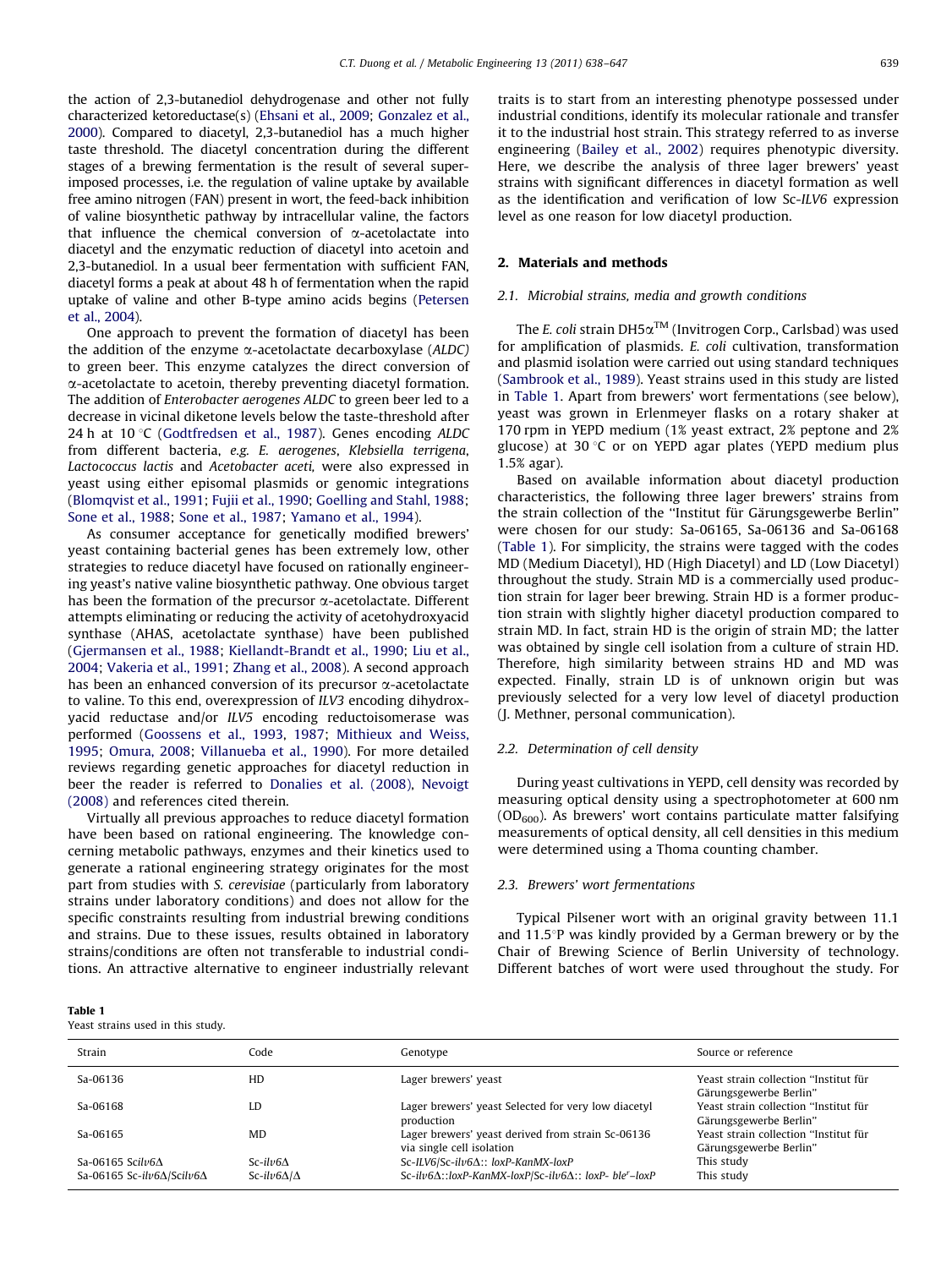main fermentations in 3-l or 25-l scale, 200 ml wort was inoculated with yeast from agar plates and cultures were incubated at room temperature with shaking. The volume was stepwise increased by adding fresh brewers' wort to the culture as soon as a cell density of  $1 \times 10^8$  cells/ml was reached. During each volume increase, the cell density was adjusted between 5  $\times\,10^6$ and  $1 \times 10^7$  cells/ml. Using this feeding strategy, the preculture was always kept in the exponential growth phase. Before inoculating the main fermentation, the preculture was incubated without shaking at 12 $\degree$ C for 24 h in order to adapt the yeast to a lower temperature. In order to inoculate the main fermentations in 3 l scale, the cells were harvested by centrifugation (5 min at 4000 rpm, Sorvall, rotor GS-3) and used in order to inoculate fresh wort at a cell density of  $5\times 10^6$  cells/ml. Three liter scale fermentations were performed in a 4.8-l glass bioreactors (Jenaer Glas AG, Jana, Germany) with stirring at 50 rpm at 10  $\degree$ C. The bioreactors were closed with airlocks for elimination of oxygen but allowing the release of gases. For 25-l scale main fermentations, the last preculture (5 l) was transferred into 30-l scale tanks and filled up with fresh wort to a volume of 25 l resulting in a cell density of 1.6  $\times$  10<sup>7</sup> cells/ml. Main fermentations were carried out at  $11^{\circ}$ C.

Cell density, apparent extract of wort and diacetyl concentration was recorded throughout the main fermentation. Fermentations were finished when wort apparent extract had reached a value between 2.8% and 3%.

#### 2.4. DNA microarrays

The arrays used in this study for both comparative genome hybridization and transcriptome analysis were customized lager brewing yeast arrays kindly provided by Suntory Ltd. (Affymetrix GeneChip<sup>®</sup> Custom Express<sup>TM</sup>) containing 22.977 probe sets able to distinguish between S. cerevisiae (Sc)-type genes and S. bayanus (Sb)-type genes from lager brewers' yeast ([Horinouchi et al.,](#page-9-0) [2010\)](#page-9-0).

#### 2.5. Microarray-based comparative genome hybridization (CGH)

Genomic DNA extraction and sample preparation was carried out according to a method described by [Winzeler et al. \(2003\)](#page-9-0) with slight modifications. Yeast culture grown in YEPD (50 ml) was harvested at an  $OD_{600}$  of 1.5. Genomic DNA (10 µg) was fragmented using 0.15 units DNAse I (Gibco BLR, PCR grade) in  $1 \times$  One-Phor-All buffer (Pharmacia) supplemented with 1.5 mM CoCl<sub>2</sub> for 3 min at 37 °C. DNAse I reaction was inactivated by heating the sample at 95  $\degree$ C for 15 min. Fragmented DNA was labeled with 1 nmol Biotin-N6-ddATP (NEL) using 25 units terminal transferase (Roche) at 37  $\degree$ C for 1 h. Labeled DNA fragments were dissolved in 200 µl hybridization solution containing 50 pM Control Oligonucleotide B2 (Affymetrix),  $1 \times$  Eukaryotic Hybridization Controls (Affymetrix), 20 µg herring sperm DNA (Promega),  $6\times$  SSPE (0.9 M NaCl, 60 mM NaH $_2$ P0 $_4$ , 6 mM EDTA) (NIPPON-GENE) and 0.005% Triton-X (SIGMA). After 10 min incubation at 100 $\degree$ C, the hybridization solution was transferred on ice for a few minutes and afterwards hybridized to the DNA microarray. Genomic DNA of each lager yeast strain was hybridized to one single array. Hybridization, washing, staining and scanning of the arrays was carried out as described in Affymetrix users' manual [\(Affymetrix, 2004](#page-8-0)). The hybridization intensities and call for absence and presence of genes were computed using Affymetrix GeneChip $\Re$  Operating Software (GCOS) v 1.0. For each pairwise comparison, ratio of signal intensity and corresponding p-value for differences in signal intensity was calculated for every probe set. A sequence was designated as ''increased'' if the calculated change p-value was  $\leq$  0.002 and as "decreased" if the

change p-value was  $\geq$  0.998 (Affymetrix Inc.: Statistical algorithms description document, [http://www.affymetrix.com/sup](http://www.affymetrix.com/support/technical/whitepapers/sadd_whitepaper.pdf) [port/technical/whitepapers/sadd\\_whitepaper.pdf](http://www.affymetrix.com/support/technical/whitepapers/sadd_whitepaper.pdf), 2002).

#### 2.6. Microarray-based comparative transcriptome analysis

For RNA isolation, cells were harvested from the 25-l main fermentation when the apparent extract reached a value of 8%. Roughly 20 ml of culture corresponding to 240 mg yeast wet weight was harvested in triplicate for each strain. Cell sampling was performed as previously described ([Piper et al., 2002\)](#page-9-0) with slight changes. After thawing, the sample was centrifuged at 3000g (5000 rpm, Sorvall rotor SS-34) at  $0^{\circ}$ C for 4 min and resuspended in 1.8 ml AE-cold buffer (50 mM sodium acetate, 10 mM EDTA, pH 5.0). The content of the two tubes was pooled and afterwards aliquoted into 10 Eppendorf tubes,  $400 \mu l$  each. RNA extraction was carried out using the hot phenol method ([Schmitt et al., 1990](#page-9-0)). The resulting RNA samples were treated with DNAse I (Amersham) before array hybridization. Sample preparation, hybridization, washing and scanning of the arrays were performed following Affymetrix users' manual ([Affymetrix,](#page-8-0) [2004\)](#page-8-0). Array hybridizations were carried out with three technical replicates, i.e. three independent but parallel RNA isolations for each strain. Detection of signal intensities of microarrays was carried out using Affymetrix Gene Chip Analysis Basic System and GCOS v 1.0. Every transcript was flagged as absent ''A'', present "P" or marginal present "M" based on the detection p-value calculated by Detection Algorithm with default parameter in GCOS. Subsequently, the data was adjusted by quantile normalization [\(Bolstad et al., 2003\)](#page-8-0). For every transcript in each pairwise comparison, average logged fold-changes were calculated. The significance of differential expression was assessed using a Bayesian t-test as implemented in the Goldenspike R-package ([Baldi and Long, 2001](#page-8-0); [Choe et al., 2005\)](#page-8-0). The derived p-values were adjusted for multiple testing and converted to false discovery rates (FDR) applying the Benjamini–Hochberg procedure. As significant threshold for the pairwise comparisons, a false discovery rate of 0.001 was chosen.

### 2.7. PCR amplification of the Sc-ILV6 deletion cassettes

The disruption cassettes loxP-KanMX-loxP and loxP-ble<sup>r</sup>-loxF were amplified from plasmids pUG6 and pUG66 ([Gueldener et al.,](#page-8-0) [2002\)](#page-8-0) using the same primer pair P1/P2 [\(Table 2\)](#page-3-0). The 45 nt at the 5' end of primer P1 are homologous to the sequence upstream of the Sc-ILV6 start codon while the 45 nt at the  $5'$  end of P2 primer correspond to the sequence from position 552 to 596 of the Sc-ILV6 coding sequence. The PCR conditions were as follows: (i) 95 °C for 2 min; (ii) 25 cycles: 94 °C for 45 s, 57 °C for 45 s and elongation (see below) at 72 °C; (iii) a final step for 10 min at 72  $\degree$ C. Elongation times for the amplification of the loxP-KanMXloxP and loxP-ble<sup>r</sup>-loxP cassettes were 2 min and 1.5 min, respectively.

#### 2.8. Disruption of two copies of Sc-ILV6 in lager brewers' yeast

Brewers' yeast transformation was performed using the lithium acetate/PEG method [\(Gietz and Woods, 2002](#page-8-0)) using  $1 \mu$ g of PCR product comprising the disruption cassette. Before transformation, yeast was grown in 200 ml YEPD medium at 30  $\degree$ C to an  $OD_{600}$  of 0.7 and cells were harvested by centrifugation (2 min at 5000 rpm, Sorvall, rotor GSA). After transformation, the transformation mixture was added to 5 ml YEPD and incubated overnight at 30 °C with shaking (170 rpm). Afterwards, cells were washed with 0.85% NaCl and spread onto YEPD agar plus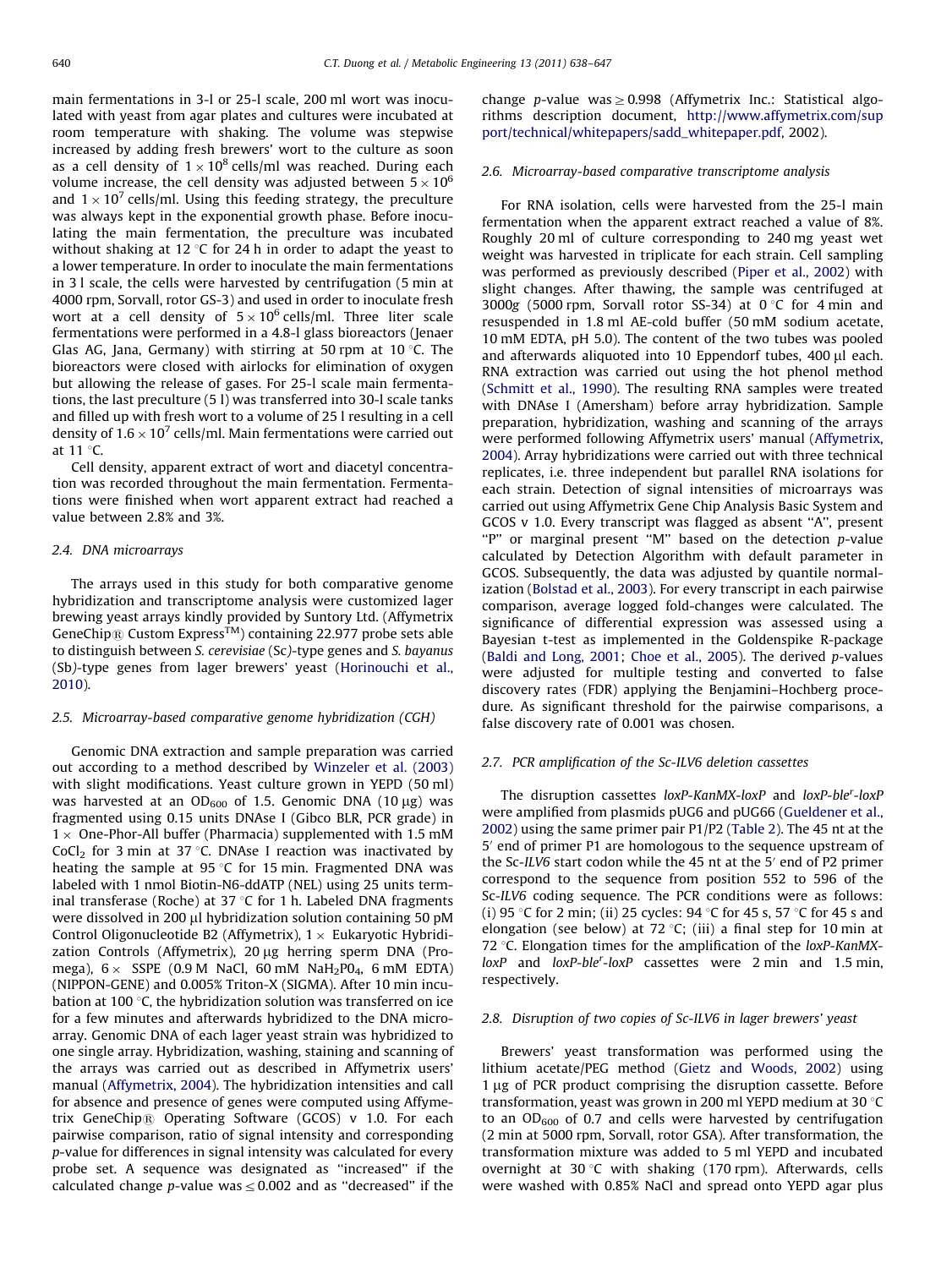<span id="page-3-0"></span>

| Table 2<br>PCR primers used. |                                                                              |  |
|------------------------------|------------------------------------------------------------------------------|--|
| Name                         | Oligonucleotides $(5'-3')$                                                   |  |
| P <sub>1</sub>               | TACAGAATCTTTAGAACATCTGAGCTCACTAACCCAGTCTTTCTAccgccagctgaagcttcg <sup>a</sup> |  |
| P <sub>2</sub>               | ATTTCGGCGACCAATTCTTGGGAGTCAGCGGCCAGCATTGGTGgcataggccactagtggatc <sup>a</sup> |  |
| P <sub>3</sub>               | <b>ATATGGAAGTACATAGTTCG</b>                                                  |  |
| <b>P4</b>                    | <b>TTCGGCGACCAATTCTTG</b>                                                    |  |
| <b>P5</b>                    | <b>TAAGTCACATACGTAGTTTG</b>                                                  |  |
| P6                           | <b>TCGGCAACTAACTCGTTG</b>                                                    |  |

<sup>a</sup> At the 3' end, the forward P1 and reverse P2 primers, respectively, contained 18 bp and 20 bp homologous to plasmid pUG6 and/or pUG66. At the 5<sup>'</sup> ends, the two primers contained 45 bp homologous to the sequence of Sc-ILV6.

Geneticin G418 (17.5  $\mu$ g/ml) and/or phleomycin (17.5  $\mu$ g/ml) depending on the disruption cassette.

## 2.9. PCR diagnostics of Sc-ILV6 single and double deletion

Genomic DNA was isolated from brewers' yeast transformants following the method of [Hoffman and Winston \(1987\)](#page-9-0). To verify the Sc-ILV6 deletion, primers P3 and P4 (Table 2) were used. Primer P3 anneals 49 bp upstream of Sc-ILV6 ATG and primer P4 anneals between position 577 and 594 of the Sc-ILV6 coding sequence. Primers P5 and P6 were used to verify the presence of the Sb-ILV6 ORF. Primer P5 was homologous to the sequence located 46 bp upstream of Sb-ILV6 ATG. Primer P6 is homologous to the sequence between positions 576 and 593 of the Sb-ILV6 coding sequence. The PCR conditions were as follows: (i) 95  $\degree$ C for 2 min; (ii) 25 cycles of 94 °C for 45 s, 50 °C for 45 s and 72 °C for 2 min; (iii) a final step for 10 min at 72 $\degree$ C.

## 2.10. Determination of in vitro AHAS activity

Yeast strains were pre-cultivated in 20 ml brewers' wort by shaking at 24 °C for 24 h. Fresh wort (90 ml) was then inoculated with the pre-culture adjusting a cell concentration of  $1 \times 10^7$  cells/ml. Fermentations were performed in 100 ml Schott bottles closed with airlocks at 12  $\degree$ C until the apparent extract was reduced to a value between 8.7 and 8.3. Cells were harvested by centrifugation for 5 min at 5000 rpm (Sorvall, rotor GSA) at  $4^{\circ}$ C and washed twice with sterile distilled water. Next, cells were resuspended in 1 ml ice-cold buffer (0.1 M Tris–HCl pH 7.5, 0.1 M NaCl and 0.1 M EDTA) supplemented with 2 mM PMSF. Cells were permeabilized by adding  $100 \mu l$  chloroform and vortexed for 30 s. Samples were centrifuged at 6000 rpm (Biofuge Fresco, Heraeus, rotor 3325B) for 5 min 4  $\degree$ C and the supernatant was removed. Permeated cells were resuspended in the same buffer and were placed at  $4^{\circ}$ C. AHAS assay was performed within 2 h after sample preparation.

In vitro AHAS activity was measured based on its ability to convert pyruvate into  $\alpha$ -acetolactate as described by [Byrne](#page-8-0) [and Meacock \(2001\)](#page-8-0) with some modifications. The assay was performed in a volume of 100  $\mu$ l. For each sample, two tubes, the control and the sample itself were set up. A  $90 \mu l$  mixture containing  $65 \mu l$  cell suspension,  $5 \mu l$  20 mM thiamin diphosphate (ThDP), 5  $\mu$ l 0.2 M MgCl<sub>2</sub>, 5  $\mu$ l of 4 mM FAD and 10  $\mu$ l of 1 M  $K_3PO_4$  (pH 7.5) was added to each tube. After and incubation at 30 °C for 10 min, 10  $\mu$ l 1 M pyruvate was added to the mixture. The reactions were stopped after 20 min at 30  $\degree$ C by the addition of 11.3  $\mu$ l 9.9 M H<sub>2</sub>SO<sub>4</sub> to the sample and 150  $\mu$ l 6 M NaOH to the control tube. The sample tubes were then incubated at 60 $\degree$ C for 30 min to allow the efficient conversion of  $\alpha$ -acetolactate to acetoin. After that,  $140 \mu$ l 8 M NaOH was added to each sample tube to stop the reaction. At this point, the sample and control had the same volume  $(250 \,\mu\text{J})$  and the same pH. The yield of a-acetolactate was determined by the amount of acetoin produced in the decarboxylation reaction, which took place in the acidic conditions at high temperature. In the control tubes,  $\alpha$ acetolactate was not decarboxylated to acetoin; therefore the amount of acetoin produced in the decarboxylation reaction was calculated by subtracting the acetoin amount in the background (control tube) from the total acetoin amount (sample tube).

The concentrations of acetoin in the control and sample tubes were determined using a colorimetric method [\(Westerfeld, 1945\)](#page-9-0). Each tube was filled with 750  $\mu$ l water, 200  $\mu$ l 0.5% creatine and 200 µl 5%  $\alpha$ -napthol freshly prepared in 2.5 M NaOH. The tubes were vortexed for 2 s and kept for 1 h at RT to allow color development. The reaction mixtures were centrifuged for 2 min for clarification. Absorbance of the supernatants at 525 nm was measured against the blank made up of 1 ml water, 200  $\mu$ l 0.5% creatine and 200  $\mu$ l 5%  $\alpha$ -napthol. In vitro AHAS activity was calculated as acetoin produced per mg of permeabilized cell protein per h. Protein concentration was determined using the Bradford assay [\(Bradford, 1976](#page-8-0)).

## 2.11. Analytical methods

Apparent extracts and vicinal diketones (GC-ECD) were determined according to MEBAK (Band III, 1.1.1, 1.1.4, 1996) and MEBAK (Band II, 1.2.1, 1996), respectively.

#### 3. Results

## 3.1. Brewing-relevant phenotypes of three lager yeast strains differing in diacetyl production

The brewing performances of the three lager brewers' yeast strains with different diacetyl production characteristics (see Material and Methods) were investigated under industrially relevant conditions (hopped wort of 11.38 $\degree$ P, 12  $\degree$ C fermentation temperature) in 3-l glass bioreactors. For each strain, the time courses of apparent extract were recorded. The apparent extract is measured by gravity and can be considered as a readout for the concentration of wort sugars. The declines in wort gravity were almost identical for strains HD and MD [\(Fig. 1A](#page-4-0)). However, strain LD fermented the sugars of the wort slower than the other two strains, which is obvious after 72 h of the main fermentation ([Fig. 1](#page-4-0)A). Thus, compared to strains HD and MD, strain LD required significantly more time (20 h) in order to reach the end of the main fermentation. The reason for the longer fermentation time of strain LD becomes clear in [Fig. 1B](#page-4-0). This strain possessed a significant flocculation already before the end of fermentation, which can be seen by comparing the turbidity of the culture (reflecting non-sedimented cells) at day 7 of wort fermentation (168 h) in the Lietz fermentation devices. The early flocculation is the major reason why strain LD itself is not relevant for industrial beer brewing even though its diacetyl formation seems to be ideal (see below),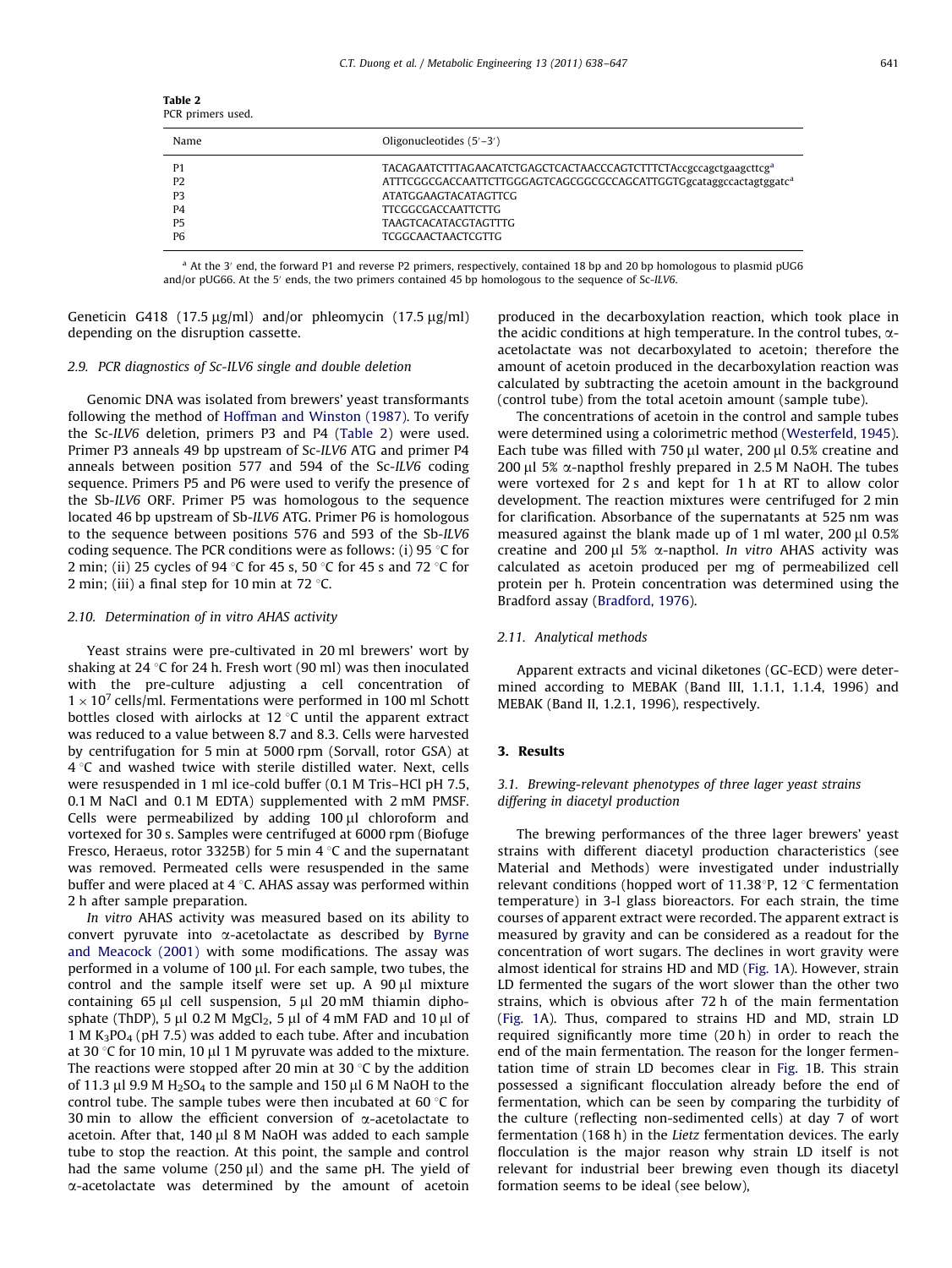<span id="page-4-0"></span>

Fig. 1. Relevant phenotypic traits of three selected lager brewers' yeast strains showing marked differences in diacetyl formation. Fermentations were carried out under conditions relevant to industrial brewing (11.38°P brewers' wort, 12 °C) in 3-l glass bioreactors with slight stirring of 50 rpm (A and B) or Lietz devices (C). (A) Time course of apparent extract. (B) Flocculation behavior. The clearance of the culture can be used as readout for cell sedimentation. The picture was taken after 7 days (168 h) of fermentation. (C) Diacetyl production. In order to allow better strain comparison, diacetyl concentration was plotted against the apparent extract. The diacetyl levels shown for apparent extracts of 6% and 3% are mean values from two independent experiments, including standard deviations. Diacetyl levels shown for apparent extract of 8% were taken from a single experiment. Values reflect the total diacetyl concentration in the culture supernatant, i.e. the sum of free diacetyl and  $\alpha$ -acetolactate.

For each strain, total diacetyl concentration (i.e. the sum of free diacetyl and  $\alpha$ -acetolactate) was measured when wort reached an apparent extract of 8%, 6% and 3%. At an apparent extract of 8% cells were in the exponential growth phase while they reached their max. concentration of non-sedimented cells at an apparent extract of 6% (data not shown). An apparent extract of 3% reflects the end of the fermentation (Fig. 1A). In order to show relative differences in diacetyl production, the total diacetyl concentration was plotted against the apparent extract for each strain (Fig. 1C). Strain HD showed the highest diacetyl levels, while the diacetyl concentrations of strain MD were moderate. The Fig. 1C also shows that the diacetyl levels of strain LD were considerably lower compared to strains HD and MD at all time points. For example, the measured diacetyl concentration for strain LD at the end of the fermentation was only 17% and 34% compared to MD and HD, respectively. Diacetyl concentration of strain LD was even in a range below the taste-threshold for diacetyl in lager beer, which is between 0.017 and 0.15 mg/l ([Saison et al., 2009\)](#page-9-0).

## 3.2. Comparative analysis of the three lager brewers' yeast strains at the level of transcriptome and genome

We carried out microarray-based transcriptome analyses and comparative genome hybridizations. The cell samples used for transcriptome studies were harvested at an apparent extract of 8% of the main fermentation where all three strains were in the exponential growth phase and showed comparable cell densities (data not shown). The microarray-based analyses were carried out using customized lager brewers' yeast microarrays (see Material and Methods) based on the recently published genomic sequence of the commonly used lager brewers' yeast strain Weihenstephan 34/70 ([Nakao et al., 2009](#page-9-0)). As these arrays contained probes for both Sc- and Sb-type genes of lager brewers' yeast, they enabled a reliable in-depth analysis. This is in notable contrast to many previous microarray-based global studies on lager brewers' yeast, which relied on commercially available microarrays where probe sequences were derived from the published genomic sequence of the laboratory S. cerevisiae strain S288c. Those studies did not allow differentiating between the two orthologs of most genes present in lager brewers' yeast.

The brewers' yeast specific microarrays were used in order to study the mRNA abundance and copy numbers of the three strains at a global level. The number of transcripts that showed significant differences in the comparison of the two closely related strains (HD vs. MD) was approximately 300. In contrast, the comparison of strain LD to strain HD or MD revealed more than 1000 significant differences each. It has to be emphasized that genes were only considered to be differentially expressed if false discovery rate of the pairwise comparisons was equal or lower than 0.001 (see Material and Methods). This rather stringent criterion was used due to the fact that we used technical instead of biological replicates. Differences in mRNA abundance between strains can be caused by differences in copy number,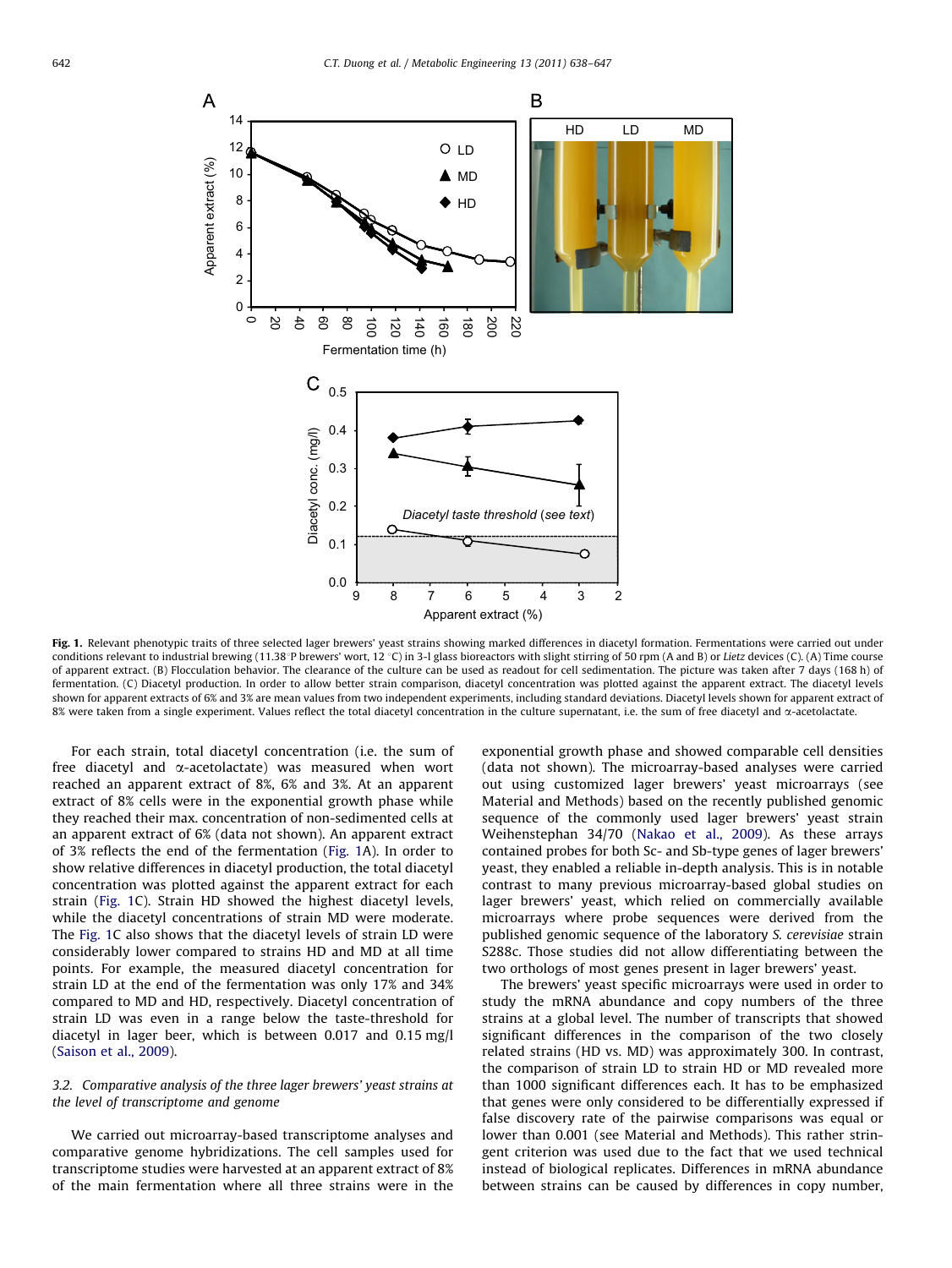<span id="page-5-0"></span>

Fig. 2. Comparative genome and mRNA hybridization of three lager brewers' yeast strains (HD: white bars, LD: gray bars, MD: black bars). Results are shown for six yeast genes whose protein products are known to be involved in the valine biosynthetic pathway. The signals ratios at DNA level were calculated based on the signal of strain MD, which was set to a value of 1. Probe sets indicated by one star were assigned to a change call (Material and Methods). The normalized hybridization signals at RNA level are the mean values of normalized signals from triplicate array hybridizations including standard deviations. Significant differences at mRNA level were selected based on a false discovery rate (Material and Methods) and indicated by two stars. ILV2, acetohydroxyacid synthase (AHAS); ILV6, proposed regulatory subunit of Ilv2p (see text); ILV5: reductoisomerase, ILV3: dihydroxyacid dehydratase; BAT1, BAT2: branched-chain amino acid transaminases (Bat1p cytosolic, Bat2p mitochondrial). Data for ILV5 Sb-type gene is absent as the used microarray did not contain a probeset for this gene.

promoter activity or mRNA stability. The genome analysis revealed differences between the studied strains regarding both coding and intergenic regions. In detail, the pairwise comparison of strain HD vs. LD revealed 5704, MD vs. LD 5976 and HD vs. MD 2977 significant changes (increases and decreases) in the probe set intensities based on the applied Affymetrix Change call algorithm described in Material and Methods.

The overwhelming amount of microarray-based data challenged us in terms of identifying potential targets for diacetyl reduction. We decided to turn our ''inverse engineering approach'' into a semirational approach and restricted the current evaluation of our global data to the six genes directly involved in the valine biosynthetic pathway of yeast (Fig. 2). The raw data for the six genes are provided in the supplementary information [\(Tables S1](#page-8-0) [and S2](#page-8-0)). As the remainder of our microarray data might potentially contain further commercially relevant targets for diacetyl reduction, it cannot be made publically available until further evaluation and verification.

Fig. 2 shows the enzymes/proteins involved in the yeast valine biosynthetic pathway, their corresponding genes, the normalized hybridization values for the gene copy numbers (Fig. 2, left side) and mRNA abundance (Fig. 2, right side) resulting from our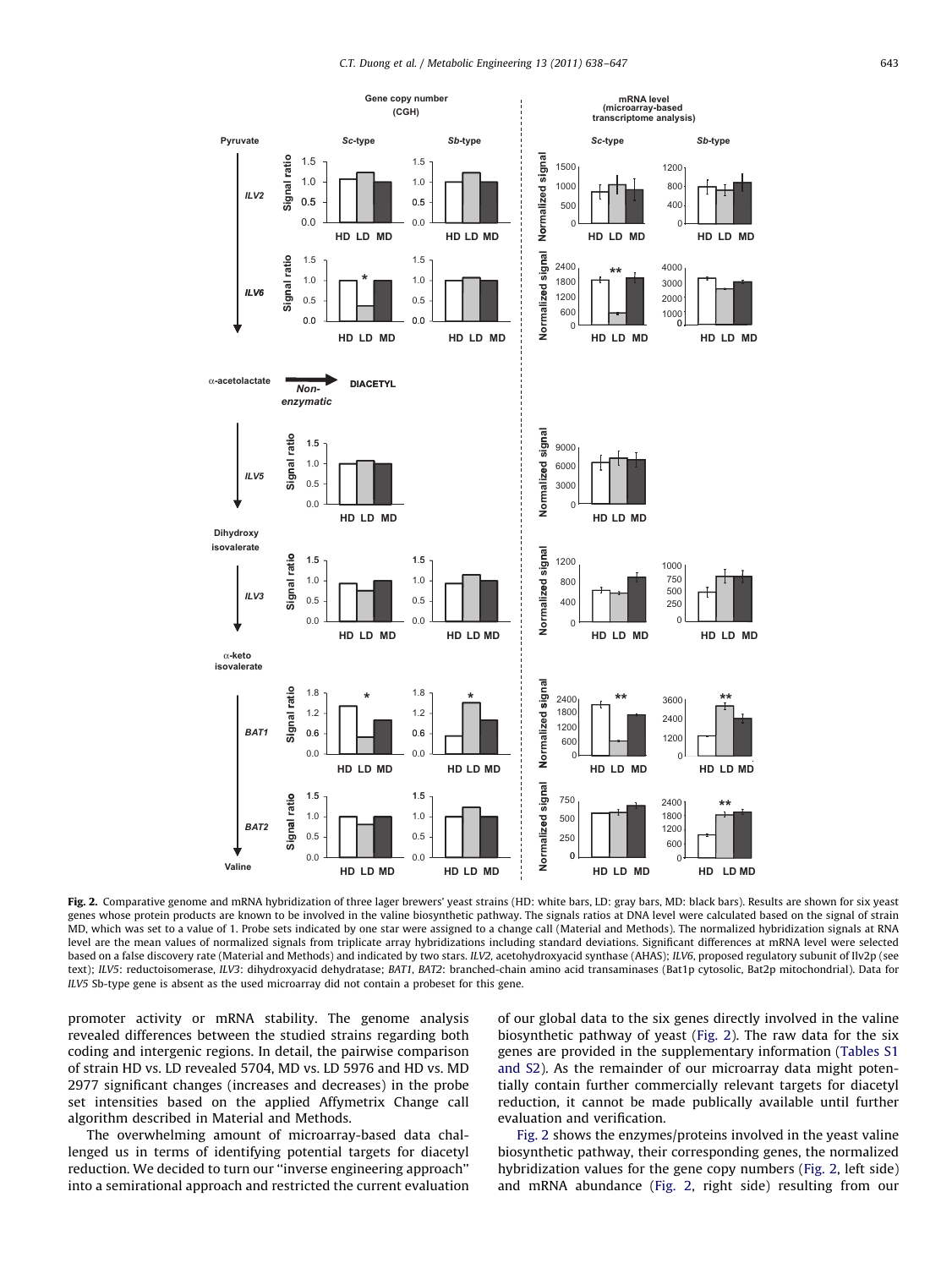microarray analyses of the three studied strains. Significant differences between the strains at mRNA level were found for the following genes: Sc-ILV6, Sc-BAT1, Sb-BAT1 and Sb-BAT2. Out of the four differences identified at mRNA level, three (see results for Sc-ILV6, Sc-BAT1 and Sb-BAT1) seemed to correlate with the differences in copy-number obtained by microarray-based CGH ([Fig. 2,](#page-5-0) left side). These three differences were considered as being most reliable. In contrast to the situation for Sc-ILV6, the expression levels/copy numbers of Sc-BAT1 and Sb-BAT1 did not correlate with the diacetyl production of the three strains. This evaluation of the data revealed Sc-ILV6 expression as a probable reason for differences in diacetyl production and it seemed to be worth to study the impact of abolishing Sc-ILV6 expression on diacetyl formation by targeted genetic engineering.

## 3.3. Disruption of two copies of Sc-ILV6: impact on diacetyl production, wort fermentation performance and beer taste

We first deleted one copy of Sc-ILV6 in the medium diacetyl producer MD, which is a commercially used lager brewers' yeast strain. The deletion was based on homologous recombination using a disruption cassette, which contained the loxP-KanMX-loxP module [\(Gueldener et al., 2002\)](#page-8-0) as shown in Fig. 3. The primer sequence used for homologous recombination was chosen to have the lowest possible homology to Sb-ILV6 in order to avoid integration of the deletion cassette at the ortholog of Sc-ILV6 in the hybrid yeast. After selecting the correct single deletion strain by diagnostic PCR (see [Section 2](#page-1-0)), the second copy of this gene was deleted by applying the same principle and primers as for the deletion of the first Sc-ILV6 copy (Fig. 3) but using the loxP-ble<sup>r</sup>loxP module [\(Gueldener et al., 2002](#page-8-0)) as the selectable marker. As diagnostic PCR of the Sc-ILV6 double deletion did not reveal any additional copy of this gene, we concluded that strain MD was diploid for this sequence. By choosing sequence specific primers for both Sc-ILV6 and Sb-ILV6, we were able to distinguish between both orthologs (see [Section 2](#page-1-0)) and made sure that solely the two copies of Sc-ILV6 were deleted while Sb-ILV6 copies remained unchanged.

ILV6 is proposed to encode a regulatory subunit of acetohydroxyacid synthase (Ilv2p), which catalyzes the conversion of pyruvate to  $\alpha$ -acetolactate [\(Fig. 2;](#page-5-0) see [Section 4](#page-7-0)). It could well be that differences in AHAS activity are responsible for the variations in  $\alpha$ -acetolactate and diacetyl formation in the studied strains. In fact, a reduced Ilv2p protein level has been shown to result in reduced diacetyl production [\(Liu et al., 2004\)](#page-9-0). Therefore, we measured in vitro AHAS activity in the Sc-ILV6 single and double deletion mutants as well as in the non-modified strain MD (100 ml-scale brewers' wort fermentations). As shown in [Fig. 4,](#page-7-0) the reduction of in vitro AHAS activities caused by deletion of one and two copies of Sc-ILV6 was not significant. For comparison, we also measured the in vitro AHAS in strain LD (i.e. the natural low-diacetyl producer) but it was also insignificantly lower compared to the unmodified strain MD [\(Fig. 4\)](#page-7-0). However, when measuring diacetyl production in the Sc-ilv6 single and double deletion strains, the reduction in diacetyl concentration compared to the unmodified strain was about 13% and 40% by the single and double deletion, respectively. While the diacetyl reduction in the single deletion strain was insignificant ( $p$ -value above 0.05), the reduction in the double deletion strain was significant according to student  $t$ -test (p-value: 0.016).

The diacetyl formation of the  $Sc-ilv6$  double deletion strain and the unmodified reference strain MD was also studied in larger scale, i.e. in a 25-l brewers' wort fermentation. This allowed more samplings and the recording of diacetyl time courses. When comparing the time course of diacetyl production for the reference strain MD in [Fig. 5](#page-7-0)A with the one in [Fig. 1](#page-4-0), it has to be considered that different batches of brewers' wort were used, which might have caused slight differences. Brewers' wort is a non-defined medium and composition can slightly change from batch to batch. This can result in differences in the diacetyl time courses since diacetyl formation and its regulation is highly complex and particularly dependent on FAN content of the wort (see introduction). However, the diacetyl production of the Sc-il $\nu$ 6 $\Delta/\Delta$  double deletion strain was always remarkably lower compared to the reference strain at all apparent extracts [\(Fig. 5](#page-7-0)A). This result could be confirmed in another batch of wort even though the absolute values slightly differed between wort batches (data not shown). The diacetyl level of the Sc-ilv6 $\Delta/\Delta$  double deletion strain at the end of the fermentation (i.e. at an apparent extract of 2.8%) was only 35% in comparison to the wild type. The actual concentration was even in the diacetyl taste threshold range in beer (see above). The curves for 2,3-pentanedione production strongly resemble those of strains' diacetyl production



Fig. 3. Strategy employed for deletion of the two copies of Sc-ILV6 in a lager brewers' yeast strain.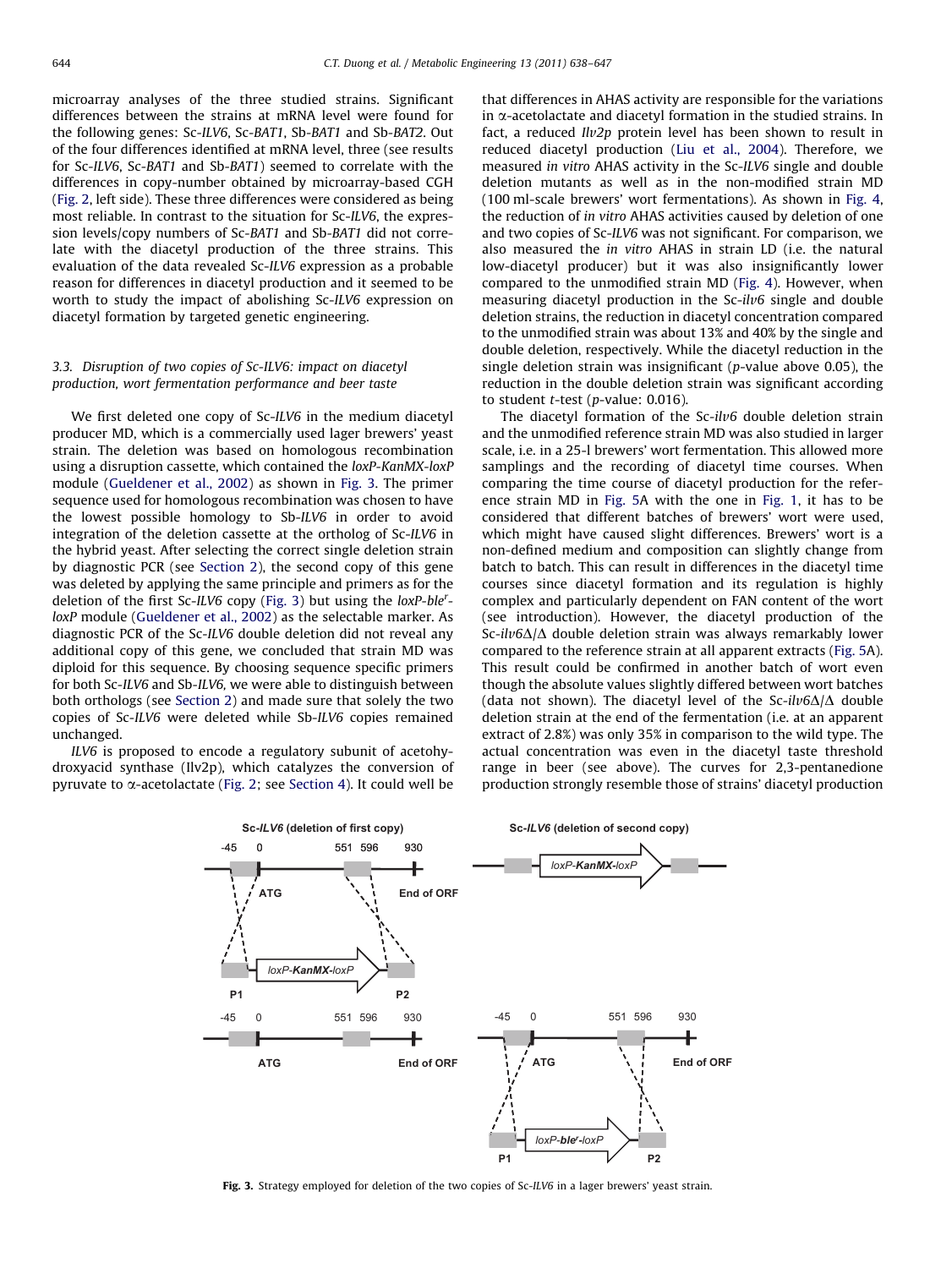<span id="page-7-0"></span>

Fig. 4. In vitro activity of acetohydroxyacid synthase (AHAS, Ilv2p) and diacetyl production in a commercially used lager brewers' yeast strain (MD) after deletion of one (Sc-ilv6 $\Delta$ ) and two copies of Sc-ILV6 (Sc-ilv6 $\Delta/\Delta$ ). For comparison, strain (LD) was also included in this experiment. Both protein extracts for AHAS enzyme activity measurements and culture supernatants for diacetyl determination were taken from brewers' wort fermentations at an apparent extract of roughly 8.5% (varying from 8.3 to 8.8% for the different strains). Diacetyl values reflect the total diacetyl concentration in the culture supernatant, i.e. the sum of free diacetyl and  $\alpha$ -acetolactate. Data shown are mean values of three independent experiments including standard deviations.

(Fig. 5A and B). This compound was measured since it is also produced by the activity of AHAS in a parallel pathway. The growth of the Sc-ilv6 $\Delta/\Delta$  double deletion strain during the main fermentation was similar to that of the reference strain MD (data not shown). Nevertheless, there was a slight reduction in wort sugar consumption for the Sc-ilv6 $\Delta/\Delta$  double deletion strain in the second phase of the main fermentation (Fig. 5C). Thus, Sc-ilv6 $\Delta/\Delta$  double deletion strain needed 8 days to reach wort attenuation compared to 7 days required for the reference strain. The green beer was subjected to maturation (second fermentation) and afterwards tasted by a panel of experts. The beer brewed with the  $il\nu 6\Delta/\Delta$  double deletion strain did not show any significant changes in beer flavor or taste (data not shown).

## 4. Discussion

Diacetyl reduction is one of the major demands in lager brewers' yeast optimization since this could remarkably reduce the time required for second fermentation [\(Helbert, 1982](#page-8-0)). Using diacetyl reduction as an exemplified target, we present the proof-of-concept of exploiting natural diversity of lager brewers' yeast strains for strain improvement. Three lager brewers' yeast strains with different diacetyl production levels were subjected to global molecular analysis at two different molecular levels. Due to the huge number of significant differences between the three strains obtained after microarray-based global comparisons, we first concentrated global data evaluation to the six genes encoding the proteins involved in the valine biosynthetic pathway. In fact, it was most likely that the three strains show differences in this well known pathway. Among the six genes considered here, Sc-ILV6 was the only gene for which copy number and mRNA abundance in the three different strains matched well with the corresponding diacetyl formation. Based on this result, we deleted the two copies of Sc-ILV6 present in strain MD and successfully reduced the diacetyl production in this commercially used lager yeast strain. It has to be emphasized that the ortholog (Sb-ILV6) did not show any significant strain-to-strain differences



Fig. 5. Time-courses of diacetyl (A), 2.3-pentanedione (B) and wort sugar consumption (C) of a commercially used lager brewers' yeast strain (MD) deleted in two copies of Sc-ILV6 ( $\Delta$ ) compared to the unmodified reference strain MD ( $\blacktriangle$ ). Fermentations were carried out in 25-l scale at 10.5 °C using brewers' wort (11.38°P). The data from one representative experiment are shown. In total, three independent experiments using two different batches of brewers' wort were carried out.

[\(Fig. 2](#page-5-0)). This result suggests that the low diacetyl phenotype is caused by different expression of the Sc-allele but not the Sb-allele. Thus, we made sure that the Sb-ILV6 remained untouched during the construction of the Sc-ILV6 gene double deletion strain.

ILV6 is assumed to encode a subunit of AHAS (Ilv2p). Most research on AHAS has been conducted in enterobacteria were three active AHAS isoenzymes (AHASI, AHASII and AHASIII) exist [\(McCourt](#page-9-0) [and Duggleby, 2006](#page-9-0)). All three isoenzymes have a tetrameric structure  $(\alpha 2\beta 2)$  consisting of two large and two small subunits. Catalytic activity is conferred by the large subunits while the small subunits may affect feedback regulation, enzymatic activity, and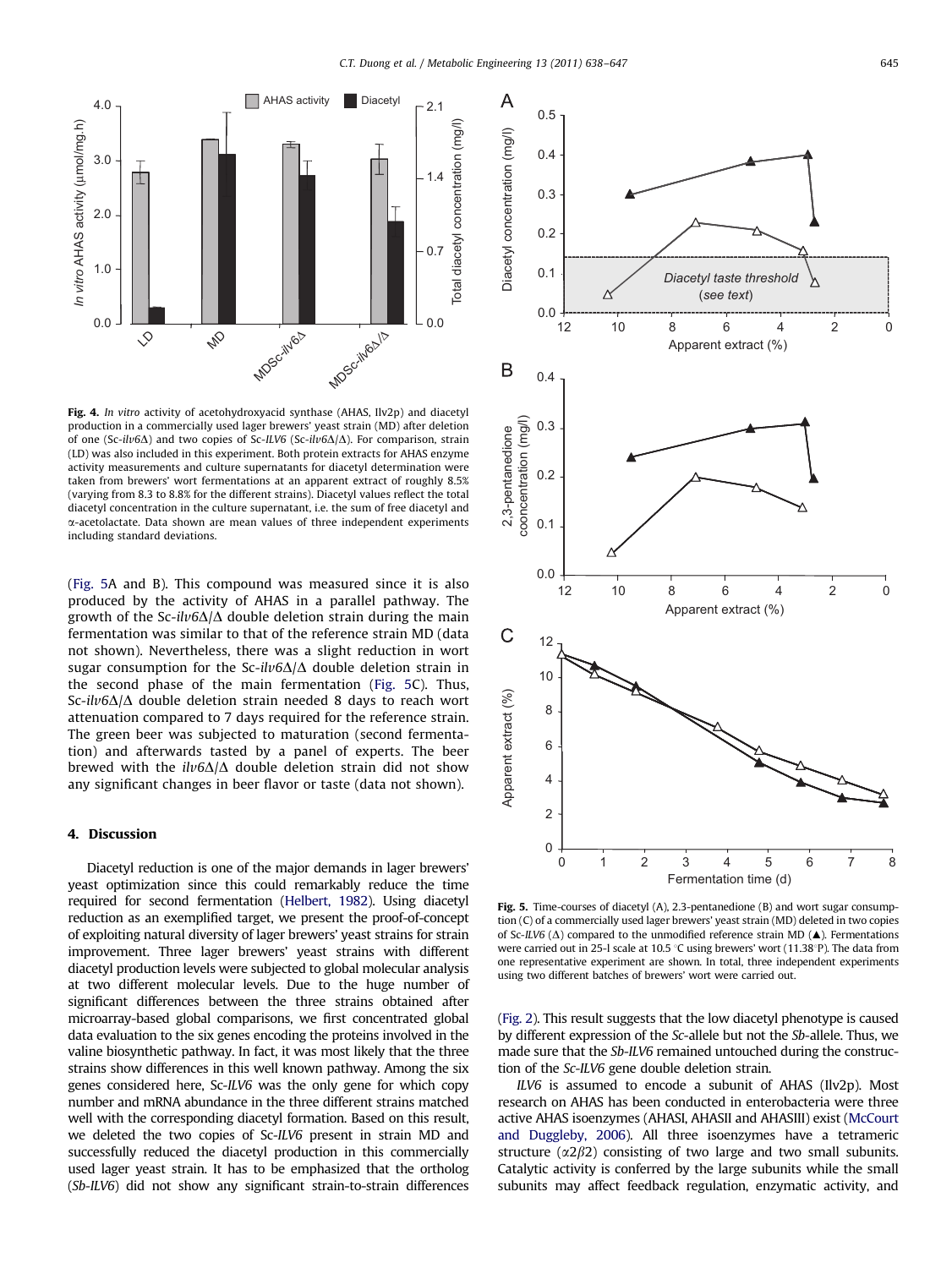<span id="page-8-0"></span>stability. In S. cerevisiae, only one isoenzyme of AHAS has been found. The catalytic subunit is nuclear-encoded by ILV2 and targeted into mitochondria. When the whole genome sequence of S. cerevisiae was available, homology search revealed that the protein encoded by YCL009c (ILV6) is homologous to the small subunits of prokaryotic AHAS. The disruption of ILV6 in a laboratory strain of S. cerevisiae did not result in a reduction of AHAS activity measured in permeabilized cells. However, AHAS activity of the  $ilv6$  deletion mutant was resistant to inhibition by valine (Cullin et al., 1996). Based on this result, it has been assumed that ILV6 mediates in vivo feedback regulation of AHAS by valine. [Pang and Duggleby \(1999\)](#page-9-0) separately cloned and expressed both ILV2 and ILV6 in E. coli and afterwards reconstituting both subunits. A substantial (7-fold) enhancement of the AHAS enzyme activity was observed after reconstitution under optimal conditions. This result supports the assumption of Ilv6p being an enhancer of Ilv2p but is in contradiction to the above mentioned finding of Cullin et al. (1996) showing that ILV6 deletion did not result in any reduction of AHAS activity in vitro. Our own results shown here are puzzling as well. Although the in vitro AHAS activity measured in permeabilized cells was not significantly reduced in the Sc-ILV6 double deletion strain, there was a clear in vivo impact of Sc-ILV6 disruption on diacetyl production.

According to our results, low Sc-ILV6 expression cannot be the only rationale for low diacetyl production of strain LD at molecular level. In fact, the diacetyl production of strain LD was significantly lower compared to the double deletion strain Sc-ilv6 $\Delta/\Delta$  [\(Fig. 4](#page-7-0)). We so far checked the single-copy overexpression of Sb-BAT1 in the Sc-ILV6 double deletion strain based on our results shown in [Fig. 2](#page-5-0). Indeed, we saw a slight reduction in Sc-ilv6 $\Delta/\Delta$ +Sb-BAT1 compared to the double deletion strain bearing the empty plasmid (data not shown). The pending analysis of the remaining genes could result in the identification of further so far unknown targets for diacetyl reduction. However, it has to be realized that the identification and verification of potential targets out of microarray data has been challenging. Even after integrating our two data sets, the number of significant differences was too high in order to verify all of them. In fact, the only way for verification is genetic engineering (i.e. target gene overexpression or reduction/deletion of gene expression. As already mentioned, lager brewers' yeast strains contain homologous Sb-type orthologs in addition to the Sc-type genes, which strongly compromise allele-specific gene deletions. In addition, industrial strains are less accessible to transformation and genomic integration by homologous recombination as also discussed by Blieck et al. (2007). Our study underlines the urge to develop better tools for evaluation and integration of global molecular analysis data for brewers' yeast.

Nevertheless, our Sc-ilv6 double deletion mutant (or a corresponding self-cloned strain without any heterologous DNA sequences) resulting in 65% reduction of final diacetyl concentration should be a very desirable strain for breweries. Except a slight increase in fermentation time (7 instead of 6 days), the genetic modification did not negatively influence the brewing characteristics of the yeast and the taste of the beer.

## Acknowledgments

This work was supported by a personal fellowship from the International Office of BMBF (PT-DLR), Germany and the ''Arbeitsgemeinschaft industrieller Forschungsvereinigungen Otto von Guericke'' e.V. (AiF), Germany. MF was supported by the FCT (IBB/CBME, LA). We thank the Chair of Brewing Science, Berlin University of Technology, Prof. Juergen Methner and his co-workers for kindly providing us with brewers' wort and measuring vicinal diketones.

#### Appendix A. Supplementary Materials

Supplementary data associated with this article can be found in the online version at [doi:10.1016/j.ymben.2011.07.005.](doi:10.1016/j.ymben.2011.07.005)

#### References

- Affymetrix, 2004. GeneChip Expression Analysis: Technical Manual 701021 Rev. 5. Santa Clara, CA, Affymetrix.
- Bailey, J.E., Sburlati, A., Hatzimanikatis, V., Lee, K., Renner, W.A., Tsai, P.S., 2002. Inverse metabolic engineering: a strategy for directed genetic engineering of useful phenotypes. Biotechnol. Bioeng. 79, 568–579.
- Baldi, P., Long, A.D., 2001. A Bayesian framework for the analysis of microarray expression data: regularized t-test and statistical inferences of gene changes. Bioinformatics 17, 509–519.
- Blieck, L., Toye, G., Dumortier, F., Verstrepen, K.J., Delvaux, F.R., Thevelein, J.M., Van Dijck, P., 2007. Isolation and characterization of brewer's yeast variants with improved fermentation performance under high-gravity conditions. Appl. Environ. Microbiol. 73, 815–824.
- Blomqvist, K., Suihko, M.L., Knowles, J., Penttila, M., 1991. Chromosomal integration and expression of two bacterial alpha-acetolactate decarboxylase genes in Brewer's yeast. Appl. Environ. Microbiol. 57, 2796–2803.
- Bolstad, B.M., Irizarry, R.A., Astrand, M., Speed, T.P., 2003. A comparison of normalization methods for high density oligonucleotide array data based on variance and bias. Bioinformatics 19, 185–193.
- Bradford, M.M., 1976. A rapid and sensitive method for the quantitation of microgram quantities of protein utilizing the principle of protein–dye binding. Anal. Biochem. 72, 248–254.
- Byrne, K.L., Meacock, P.A., 2001. Thiamin auxotrophy in yeast through altered cofactor dependence of the enzyme acetohydroxyacid synthase. Microbiology 147, 2389–2398.
- Choe, S.E., Boutros, M., Michelson, A.M., Church, G.M., Halfon, M.S., 2005. Preferred analysis methods for Affymetrix GeneChips revealed by a wholly defined control dataset. Genome Biol. 6, R16.
- Cullin, C., Baudin-Baillieu, A., Guillemet, E., Ozier-Kalogeropoulos, O., 1996. Functional analysis of YCL09C: evidence for a role as the regulatory subunit of acetolactate synthase. Yeast 12, 1511–1518.
- Donalies, U.E., Nguyen, H.T., Stahl, U., Nevoigt, E., 2008. Improvement of saccharomyces yeast strains used in brewing, wine making and baking. Adv. Biochem. Eng. Biotechnol..
- Ehsani, M., Fernandez, M.R., Biosca, J.A., Julien, A., Dequin, S., 2009. Engineering of 2,3-butanediol dehydrogenase to reduce acetoin formation by glycerol-overproducing, low-alcohol Saccharomyces cerevisiae. Appl. Environ. Microbiol. 75, 3196–3205.
- Fujii, T., Kondo, K., Shimizu, F., Sone, H., Tanaka, J.-I., Inoue, T., 1990. Application of a ribosomal DNA integration vector in the construction of a brewer's yeast having  $\alpha$ -acetolactate decarboxlase activity. Appl. Environ. Microbiol. 56, 997.
- Gietz, R.D., Woods, R.A., 2002. Transformation of yeast by lithium acetate/singlestranded carrier DNA/polyethylene glycol method. Methods Enzymol. 350, 87–96.
- Gjermansen, C., Nilsson-Tillgren, T., Petersen, J.G., Kielland-Brandt, M.C., Sigsgaard, P., Holmberg, S., 1988. Towards diacetyl-less brewers' yeast. Influence of ilv2 and ilv5 mutations. J. Basic Microbiol. 28, 175–183.
- Godtfredsen, S.E., Ottensen, M., Sigsgaard, P., Erdal, K., Mathiasen, T., B. Ahrenst-Larsen, B., 1987. Use of alpha-acetolactate decarboxylase for accelerated maturation of beer. In: Proceedings of the 21st EBC Congress. IRL Press, Oxford, UK, Madrid, pp. 161–168.
- Goelling, D., Stahl, U., 1988. Cloning and expression of an alpha-acetolactate decarboxylase gene from Streptococcus lactis subsp. diacetylactis in Escherichia coli. Appl. Environ. Microbiol. 54, 1889–1891.
- Gonzalez, E., Fernandez, M.R., Larroy, C., Sola, L., Pericas, M.A., Pares, X., Biosca, J.A., 2000. Characterization of a (2R,3R)-2,3-butanediol dehydrogenase as the Saccharomyces cerevisiae YAL060W gene product. Disruption and induction of the gene. J. Biol. Chem. 275, 35876–35885.
- Goossens, E., Debourg, A., Villanueba, K., Masschelein, C., 1993. Decreased diacetyl production in lager brewing yeast by integration of the ILV5 gene XIII of Saccharomyces cerevisiae. In: Convention, E.B. (Ed.), Proceedings of the 24th Congress. Oxford University Press, Oxford UK, Oslo, pp. 251.
- Goossens, E., Dillemans, M., Debourg, A., Masschelein, C., 1987. Control of diacetyl formation by the intensification of the anabolic flux of acetohydroxyacid intermediates. In: Convention, E.B. (Ed.), Proceedings of the 21st Congress. Oxford University Press, Oxford UK, Madrid, pp. 553.
- Gueldener, U., Heinisch, J., Koehler, G.J., Voss, D., Hegemann, J.H., 2002. A second set of loxP marker cassettes for cre-mediated multiple gene knockouts in budding yeast. Nucleic Acids Res. 30, e23.
- Hansen, J., Kielland-Brandt, M.C., 2003. Brewer's yeast: genetic structure and targets for improvement. In: Winde, J.H.d. (Ed.), Functional Genetics of Industrial Yeasts, pp. 143–203.
- Haukeli, A.D., Lie, S., 1978. Conversion of alpha-acetolatate and removal of diacetyl a kinatic study. J. Inst. Brew. 84, 85–89.
- Helbert, W.A., 1982. Beer. In: Rehm, H.-J., Reed, G. (Eds.), Biotechnology, vol. 5. Verlag Chemie, Weinheim, pp. 165–229.